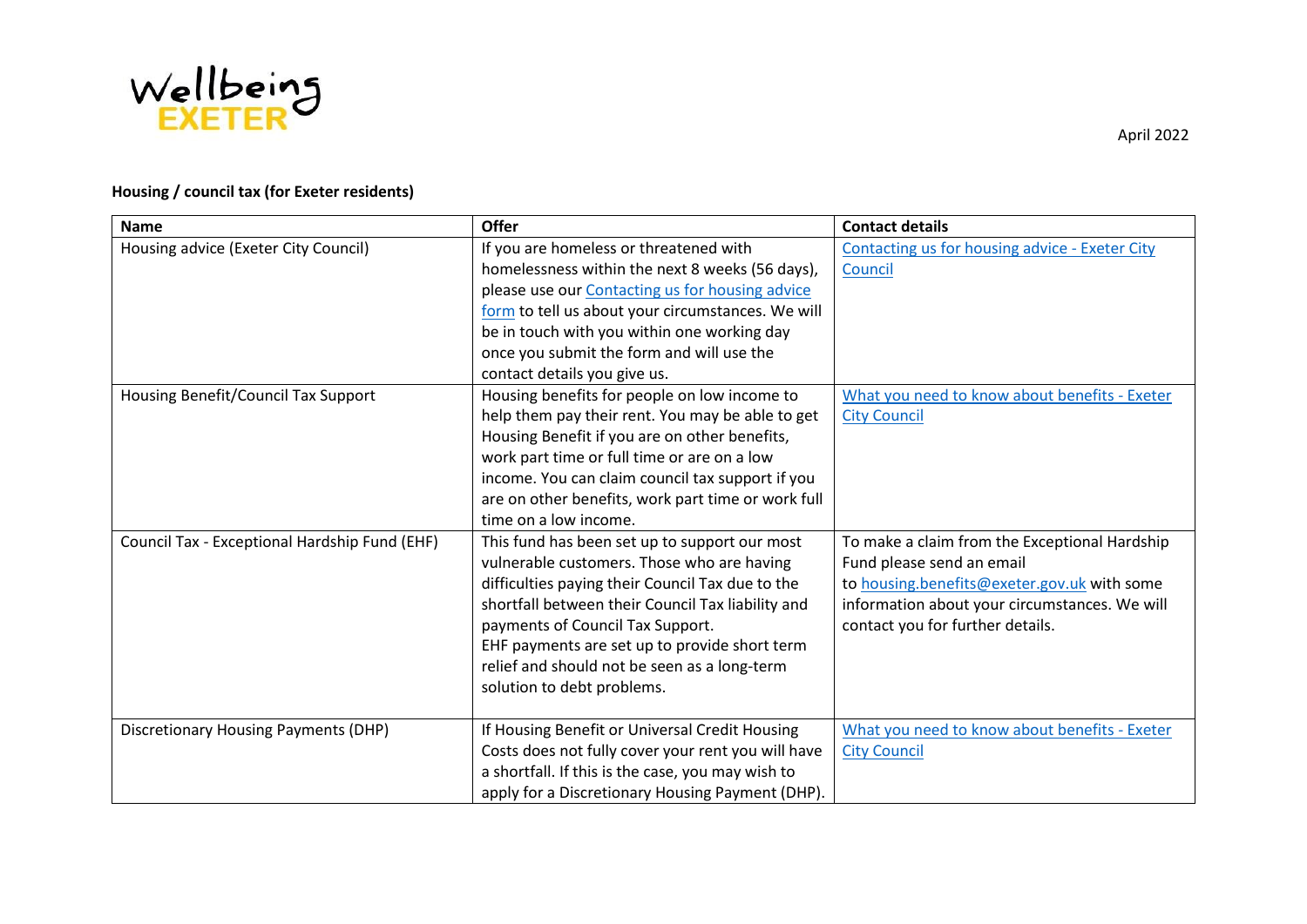

# **Welfare benefits**

| <b>Name</b>      | <b>Offer</b>                                  | <b>Contact information</b> |
|------------------|-----------------------------------------------|----------------------------|
| Universal Credit | Replaces Housing Benefit and a range of other | <u>Link</u>                |
|                  | welfare benefits for most working age people. |                            |
|                  | For those living in supported accommodation,  |                            |
|                  | those who have reached pension age, are       |                            |
|                  | homeless.                                     |                            |

#### **Advice and guidance**

| Citizens Advice Exeter | Free, independent, impartial, and confidential    | Citizens Advice Exeter - About Us              |
|------------------------|---------------------------------------------------|------------------------------------------------|
|                        | service. Can help sort out money, legal and other |                                                |
|                        | problems. Give free, confidential, impartial and  | Free Helpline: 0808 278 7845 (Monday - Friday, |
|                        | independent information and advice on subjects    | $10am - 4pm)$                                  |
|                        | including benefits, employment, housing, debt,    |                                                |
|                        | consumer rights, legal issues.                    |                                                |

#### **Debt**

| <b>CAP Debt Centre Exeter</b> | If you are in debt, you've come to the right place.<br>We are a charity that gives free help to anyone in<br>debt. | Call 0800 328 0006 to speak to a debt coach<br>Call for free from landlines and mobiles in the Uk.<br>Lines open: 9.30am - 5pm Monday - Thursday<br>and $9.30$ am $-3.30$ pm on Fridays |
|-------------------------------|--------------------------------------------------------------------------------------------------------------------|-----------------------------------------------------------------------------------------------------------------------------------------------------------------------------------------|
| Step Change                   | How we help you:<br>We provide free, confidential and expert<br>debt advice and money guidance                     | StepChange Debt Charity - Free Expert Debt<br>Advice.                                                                                                                                   |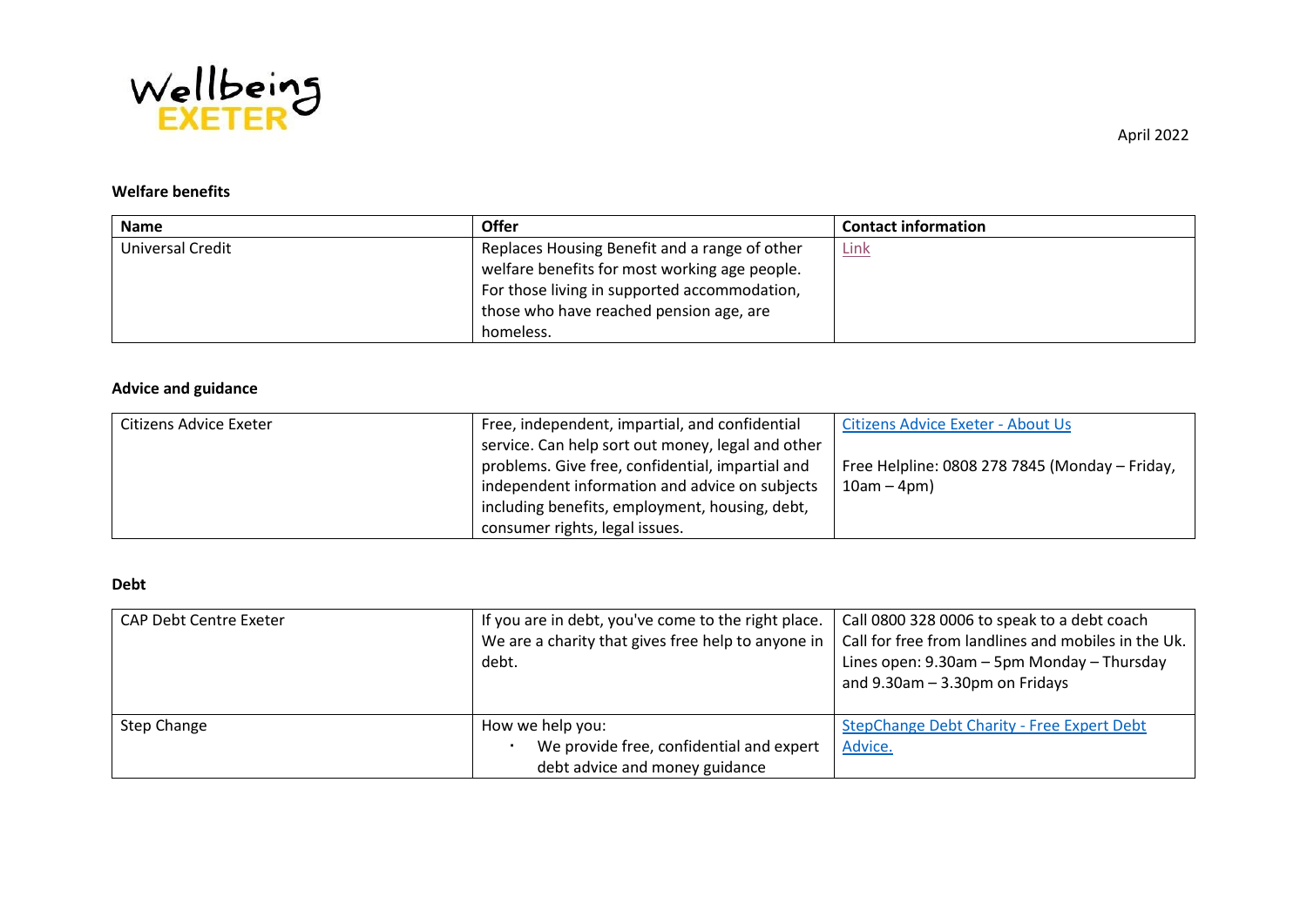

 We recommend the best solution or service for your circumstances We support you while you deal with your money worries, for as long as you need our help

#### **Food**

| Exeter Food Bank                | If you call or email our foodbank we can talk<br>through your situation and put you in touch with<br>a relevant local agency. The easiest way to get | Get Help   Exeter Foodbank                |
|---------------------------------|------------------------------------------------------------------------------------------------------------------------------------------------------|-------------------------------------------|
|                                 | your first voucher is to call our Advice Worker,<br>Ali, on 07939 381974.<br>Ali is happy to help clients through the initial                        |                                           |
|                                 | process and work with them to find the agency                                                                                                        |                                           |
|                                 | which is best suited to help if they need more<br>than one or two vouchers.                                                                          |                                           |
| St Katherine's Community Larder | The St Katherines Community Larder is an                                                                                                             | <b>Telephone</b>                          |
|                                 | Emergency Relief Project providing packages of                                                                                                       | 07516 692583                              |
|                                 | food and essential items for local people during                                                                                                     | E-mail                                    |
|                                 | the Covid crisis. The Community Larder is located                                                                                                    | stkatherinescommunitylarder@gmail.com     |
|                                 | at St Katherine's Priory and is open for collection                                                                                                  |                                           |
|                                 | of essential items and food packages on                                                                                                              | St Katherines Community Larder   Facebook |
|                                 | Mondays and Fridays between 10am and 12                                                                                                              |                                           |
|                                 | Midday.                                                                                                                                              | <b>Address</b>                            |
|                                 |                                                                                                                                                      | St. Katherines Priory                     |
|                                 |                                                                                                                                                      | St. Katherines Road                       |
|                                 |                                                                                                                                                      | Exeter                                    |
|                                 |                                                                                                                                                      | Devon                                     |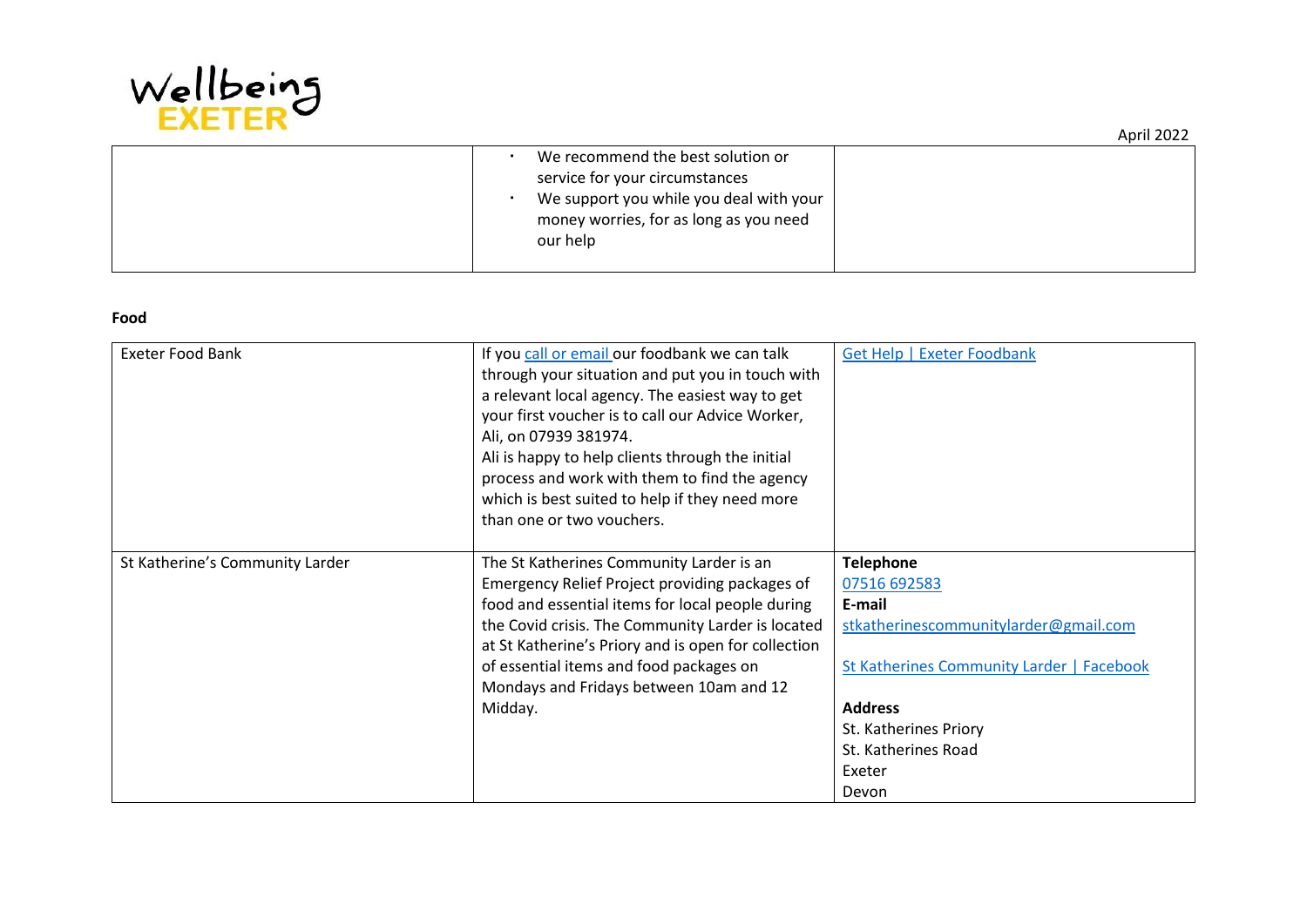

|                      |                                                                                                                                                                                                                                                                                                                                  | Postcode<br><b>EX4 7JY</b>                                                          |
|----------------------|----------------------------------------------------------------------------------------------------------------------------------------------------------------------------------------------------------------------------------------------------------------------------------------------------------------------------------|-------------------------------------------------------------------------------------|
| Foodcycle Exeter     | Runs every Tuesday providing free nutritious<br>vegetarian meals to anyone who would like one,<br>as well as any extra food we have as food<br>parcels. The food we cook with is reclaimed from<br>supermarkets and reduces food waste. Mint<br>Methodist church, Fore St, at 6.30pm. No referral<br>needed.                     | Email: exeter@foodcycle.org.uk for more info<br>Call FoodCycle HQ on: 020 7729 2775 |
| St Thomas Food Fight | A volunteer run group, providing free food for<br>those in need in Exeter.<br>Here to support those in need, whether in<br>poverty, are homeless or vulnerable.<br>We believe everyone should have access to food.<br>Currently offering free, takeaway food bags,<br>every Sunday, outside Natwest Bank in Cowick<br>St, Exeter | stthomasfoodfight@gmail.com                                                         |

### **Energy / utilities**

| <b>Exeter Community Energy</b> | Healthy Homes for Wellbeing provides free        | <b>Healthy Homes for Wellbeing - ECOE</b> |
|--------------------------------|--------------------------------------------------|-------------------------------------------|
|                                | energy and money saving advice for people living |                                           |
|                                | in Exeter, Mid Devon, East Devon, Teignbridge    |                                           |
|                                | and Torbay.                                      |                                           |
|                                |                                                  |                                           |
|                                | Our team of Home Energy Advisers will provide    |                                           |
|                                | practical energy advice and support with the aim |                                           |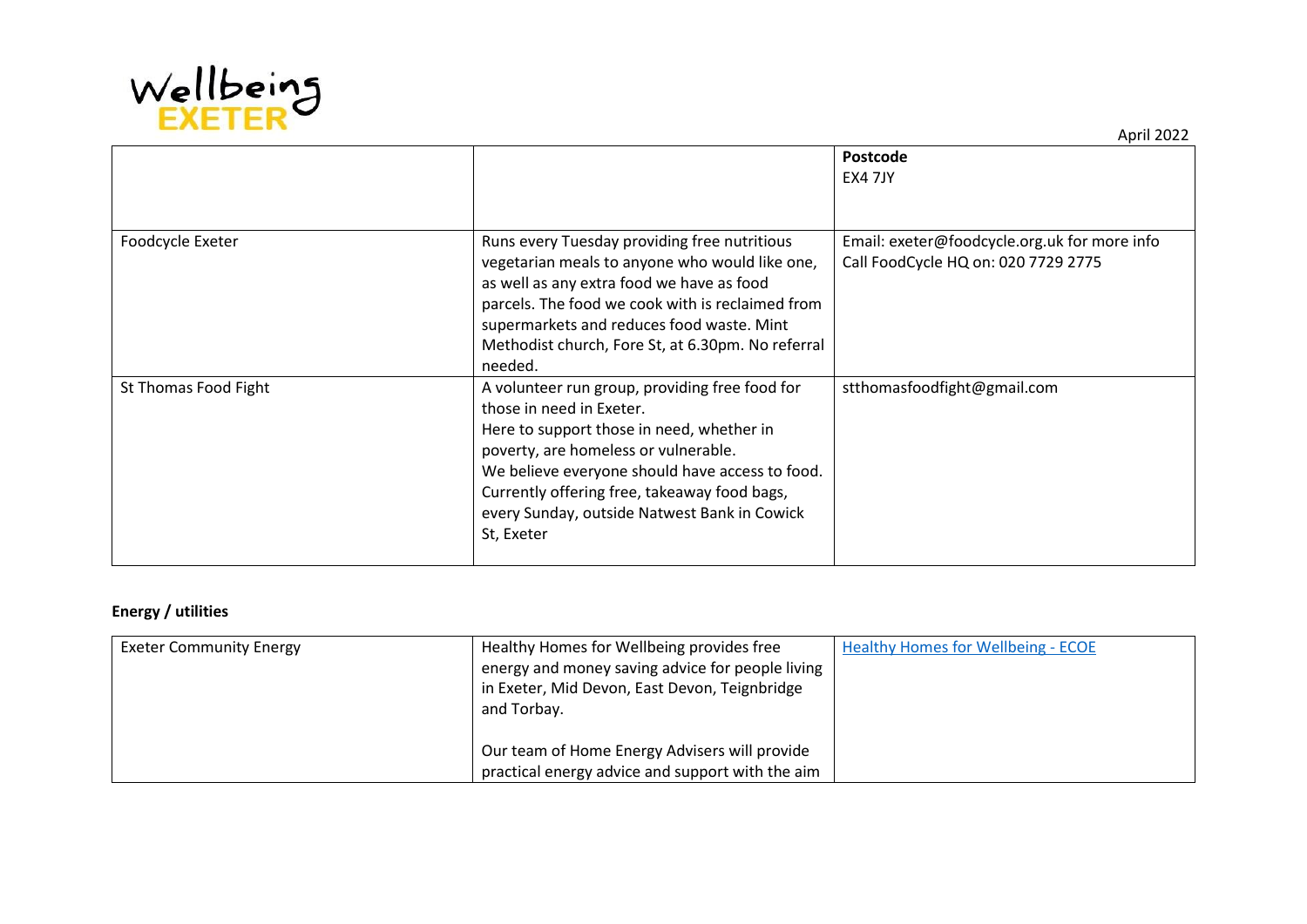

|                                 | of helping as many residents save money and              |                                            |
|---------------------------------|----------------------------------------------------------|--------------------------------------------|
|                                 | stay warm in their homes.                                |                                            |
|                                 | We'll help you with:                                     |                                            |
|                                 | tariff checks and supplier switching                     |                                            |
|                                 | applying for the Warm Home Discount                      |                                            |
|                                 | registering for Priority Services Register               |                                            |
|                                 | energy and water saving tips and advice<br>п             |                                            |
|                                 | grants for insulation and heating                        |                                            |
|                                 | heating control advice<br>п                              |                                            |
|                                 | smart meters                                             |                                            |
|                                 | referrals for help with benefits and debts<br>٠          |                                            |
|                                 |                                                          |                                            |
| <b>British Gas Energy Trust</b> | <b>British Gas Energy Trust provides free advice and</b> | Independent fuel debt advice - British Gas |
|                                 | grants to households. You don't have to be a             | <b>Energy Trust</b>                        |
|                                 | British Gas customer to apply. Some other                |                                            |
|                                 | energy companies also have their own funds to            |                                            |
|                                 | help vulnerable customers, so contact your               |                                            |
|                                 | energy provider to see if they offer grants or           |                                            |
|                                 | other support.                                           |                                            |
|                                 |                                                          |                                            |
| <b>Winter Fuel Payment</b>      | If you were born on or before 26 September               | Winter Fuel Payment: Overview - GOV.UK     |
|                                 | 1955 you could get between £100 and £300 to              | (www.gov.uk)                               |
|                                 | help you pay your heating bills.                         |                                            |
| South West Water                | If you're on a low income, lost your job, or have        | Need help with your water bill?            |
|                                 | had an emergency then the last thing we want is          | (southwestwater.co.uk)                     |
|                                 | for you to worry about your bill. We have a range        |                                            |
|                                 | of support available, from flexible payment plans        |                                            |
|                                 | to help you spread the cost of your water bill to        |                                            |
|                                 | support tariffs that reduce the amount you pay if        |                                            |
|                                 | you're on a low income.                                  |                                            |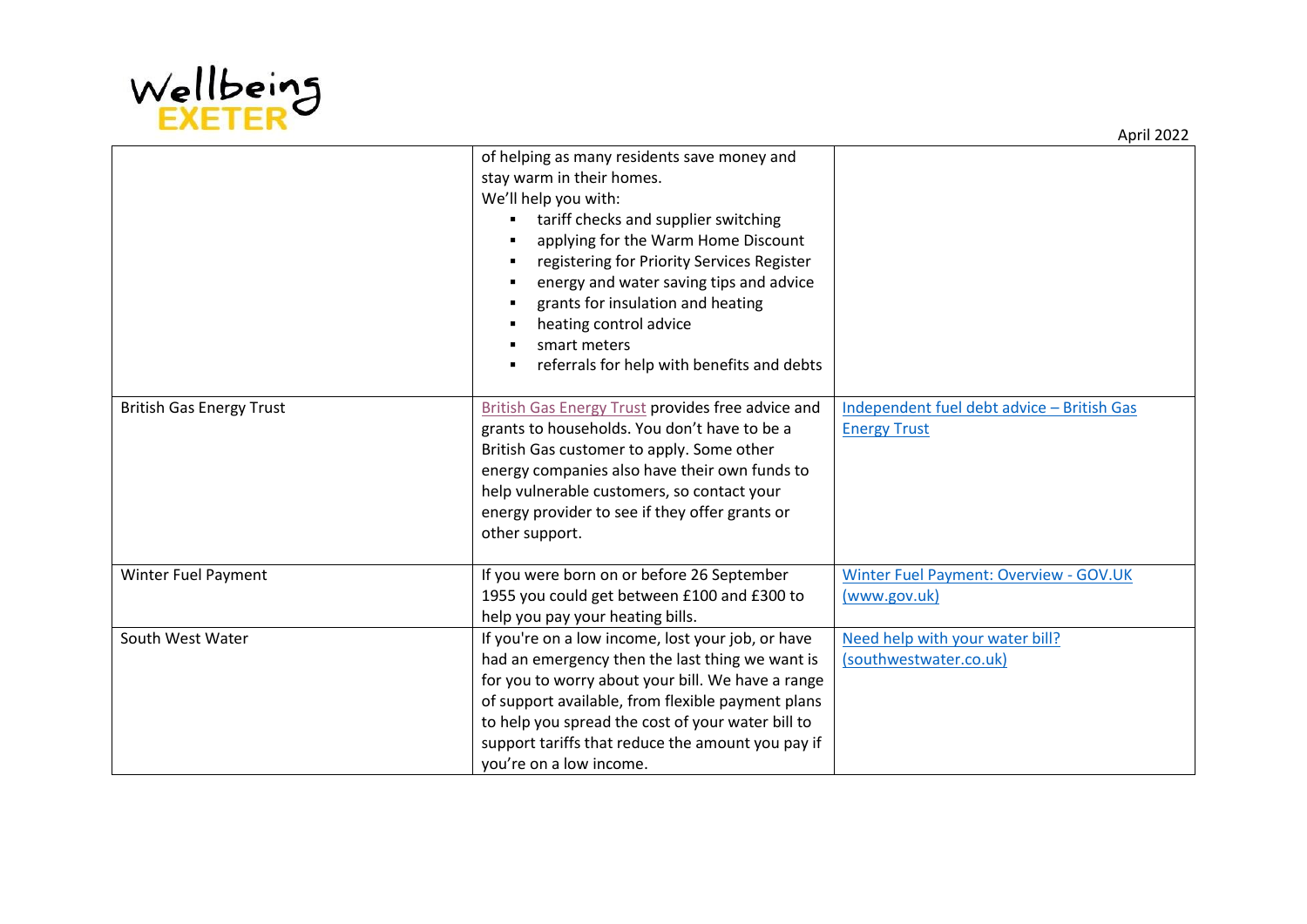

#### **Grants**

| Resilient Women (Co-Lab Exeter): Women's<br>Resilience Fund          | Funding for women to relieve poverty and<br>hardship and be centred on the key drivers of<br>stability such as personal finances, housing,<br>employment, health and well-being.                                                                                                                                                                                    | enquiries@colabexeter.org.uk             |
|----------------------------------------------------------------------|---------------------------------------------------------------------------------------------------------------------------------------------------------------------------------------------------------------------------------------------------------------------------------------------------------------------------------------------------------------------|------------------------------------------|
| Exeter Homes Trust- Exeter Relief in Need and<br>Advancement in Life | Make grants to applicants in hardship residing<br>within a 10-mile radius of Exeter centre but no<br>age limit. Grants are awarded for payable goods<br>and services not cash                                                                                                                                                                                       | <b>Exeter Homes Trust - Grants</b>       |
| The Central Exeter Relief-In-Need Charity                            | One-off grants to people in need who live in<br>Exeter for basic items such as household goods,<br>furniture, clothing, mobility aids etc.<br>Grants not given for general living costs or debt<br>management.<br>Applications in writing or by email from a<br>welfare agency willing to act for the named<br>person in need.<br>Grant range normally £250 - £300. | 07968 338371<br>reliefinexeter@gmail.com |
| Turn2Us                                                              | Turn2us is a national charity that helps people in<br>financial hardship to gain access to welfare<br>benefits, charitable grants and support services                                                                                                                                                                                                              | <b>Fighting UK Poverty - Turn2us</b>     |

## **Essential items / equipment**

| Devonian Grants | Individual may apply for funding of up to £1000                   | Devonian Grants - Devon Community Foundation |
|-----------------|-------------------------------------------------------------------|----------------------------------------------|
|                 | towards the cost of equipment that significantly                  | (devoncf.com)                                |
|                 | $\mid$ improves quality of life by alleviating or removing $\mid$ |                                              |
|                 | physical mobility limitations.                                    |                                              |
|                 |                                                                   |                                              |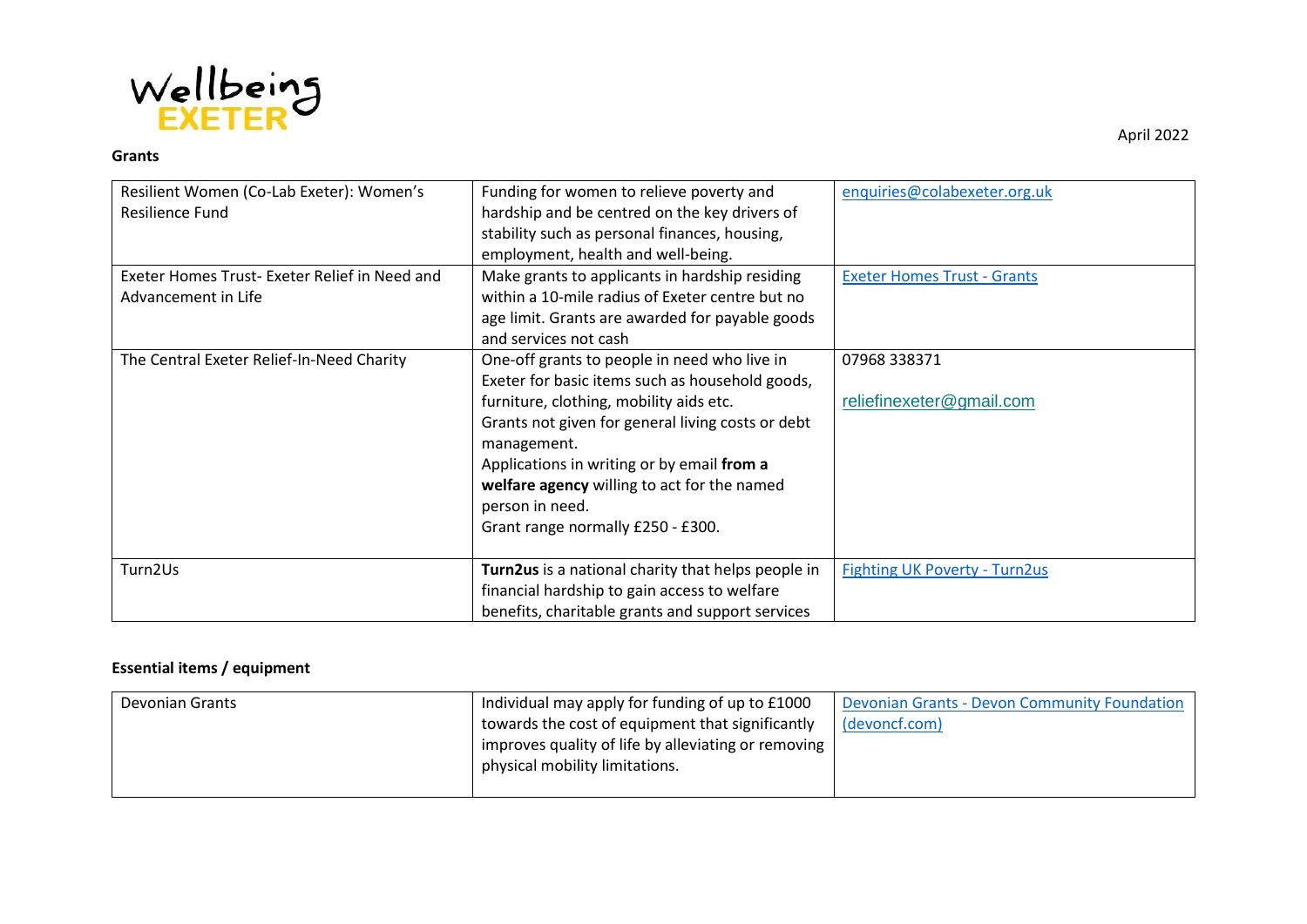

| Turntable                 | Turntable is an Exeter-based charitable                        | <b>Turntable Furniture</b>              |
|---------------------------|----------------------------------------------------------------|-----------------------------------------|
|                           | organisation that collects donated furniture,                  |                                         |
|                           | electrical items and carpets, that are in good,                |                                         |
|                           | clean condition, free of charge, from the Exeter               |                                         |
|                           | area, to pass on to families and individuals on                |                                         |
|                           | very low incomes.                                              |                                         |
| School uniform            | Speak to your child(ren)'s school - they may be                |                                         |
|                           | able to provide a grant towards purchasing                     |                                         |
|                           | items, or they may have uniform they can                       |                                         |
|                           | provide free of charge. Many school PTAs also                  |                                         |
|                           | run their own secondhand sales.                                |                                         |
| <b>Baby Bank Exeter</b>   | Pre-loved baby essentials for those in need -                  | Home - Baby Bank Network Exeter         |
|                           | requires professional referral                                 | (babybankexeter.com)                    |
|                           |                                                                |                                         |
| Exeter Repair Café        | ERC 'menders' will repair electronic, electrical &             | exeterrepaircafe@gmail.com              |
|                           | mechanical items also bikes, toys & garments &                 |                                         |
|                           | show you how. Don't throw it - fix it!                         | Maintenance mode (exeterrepaircafe.org) |
| <b>Exeter Toy Library</b> | We have a wide selection of good quality toys,                 | <b>Opening Hours</b>                    |
|                           | games and resource books for hire, and are                     | Tuesdays: 10am-4.30pm                   |
|                           | happy to offer help and advice about meeting                   | <b>Contact</b>                          |
|                           | the needs of individual children. We also have                 | Tel: 01392 436777                       |
|                           | larger inclusive toys suitable for groups.                     | or email us using the contact form      |
|                           |                                                                | Visit us at                             |
|                           |                                                                | <b>Exeter Scrapstore</b>                |
|                           |                                                                | Gordon Road                             |
|                           |                                                                | Exeter                                  |
|                           |                                                                | EX1 2DH                                 |
|                           |                                                                |                                         |
| <b>Reuse Shops</b>        | All Recycling Centres (excluding Totnes <sup>*</sup> ), have a | Pinbrook Road Recycling Centre          |
|                           | shop where you can purchase good quality items                 | Pinbrook Rd, Exeter EX4 8HH             |
|                           | looking for a new home. By reusing, you are                    |                                         |